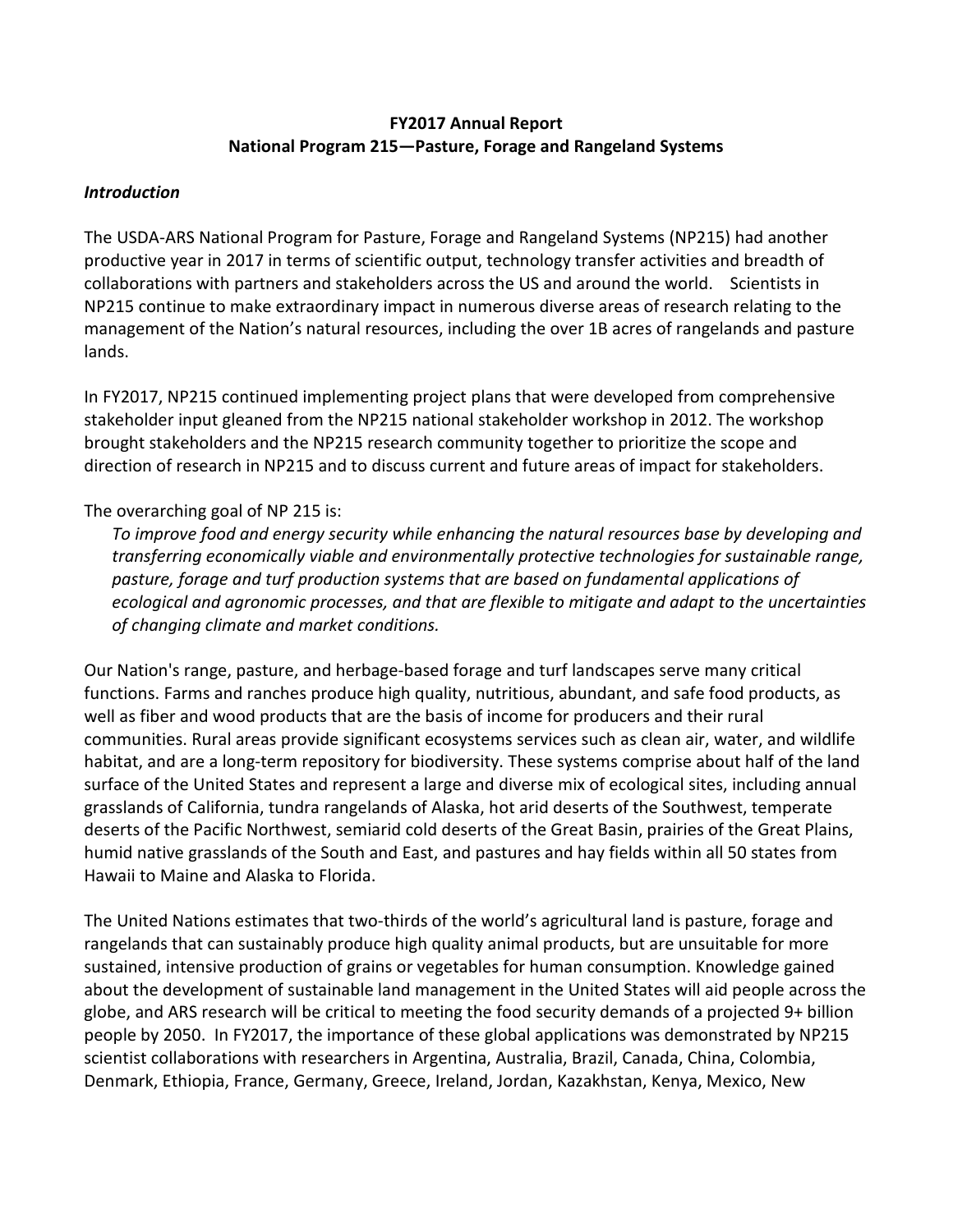Zealand, Russia, Ukraine, United Kingdom, and Uruguay. Many of these international interactions continue long term and productive scientific relationships.

The Nation's 30-40 million acres of turf lands are found around our homes, schools, municipal and commercial buildings, in our parks, greenbelts and recreational areas, and along our roadsides, airports and right-of-ways. These lands contribute to our well-being in many ways, including beautifying our towns and cities; enhancing property values; and providing vital environmental services such as erosion prevention, nutrient cycling, carbon sequestration and aquifer replenishment. These industries contribute an estimated \$40 billion a year to the U.S. economy.

Pastures, forages and rangelands are the primary forage base for U.S. livestock grazing industries and are used by more than 60 million cattle and more than 8 million sheep and goats. Forage livestock systems contribute more than \$100 billion in farm sales annually to the U.S. economy. The estimated value of alfalfa and other hay production is \$13 billion, and is the third most valuable crop to U.S. agriculture, behind only corn and soybeans. In addition, hay exports from all U.S. ports has increased 34% during the 2002-2011 period to nearly 4M metric tons per year. The publicly owned rangelands in the western U.S. are also critically important, providing forage on 260 million acres for three million beef cattle and sheep raised on over 30,000 primarily family owned and operated ranches. Nearly 70% of dietary protein and 40% of dietary calories for the U.S. population are of animal origin, and forage resources are crucial for sustained efficient production of food animal products.

The ecosystem services provided by these lands are of increasing importance. Watersheds in upland range and pasture regions are essential sources of clean water for urban areas, irrigated agriculture, and recreation. These lands provide forage and habitat for numerous wildlife species, including 20 million deer, one-half-million pronghorn antelope, 400,000 elk, 55,000 feral horses and burros, and hundreds of additional animal and bird species. An array of additional demands are also placed on these natural resources, including mining, oil and natural gas production, camping, hiking, fishing, hunting, and other recreational activities. For example, Bureau of Land Management rangelands, primarily in the western U.S., supported over 1.5M hunters and over 40M visitors in 2011. Meeting these many demands requires an improved understanding of how basic ecological processes are affected by grazing livestock production, drought, climate change, forage management and harvest, and other conservation practices.

Of particular significance is the continued close working relationship between NP215 Scientists and technical staff with the Natural Resource Conservation Service. The NRCS provides technical support to the management of ~1 billion acres of private grazing lands. ARS scientific support in the development of conservation practices deployed by the NRCS, and the quantitative techniques employed in evaluation their effects, is critically important to the management of these natural resources.

Harvested and conserved forages provide a dietary resource for continuity of livestock production that is especially important during periods of cold or drought when nutrient rich plants are not available. Harvested and conserved forages also provide an important source of roughage and nutrients for dairy cattle in confined animal feeding operations. To meet this demand, nearly 200 million tons of forage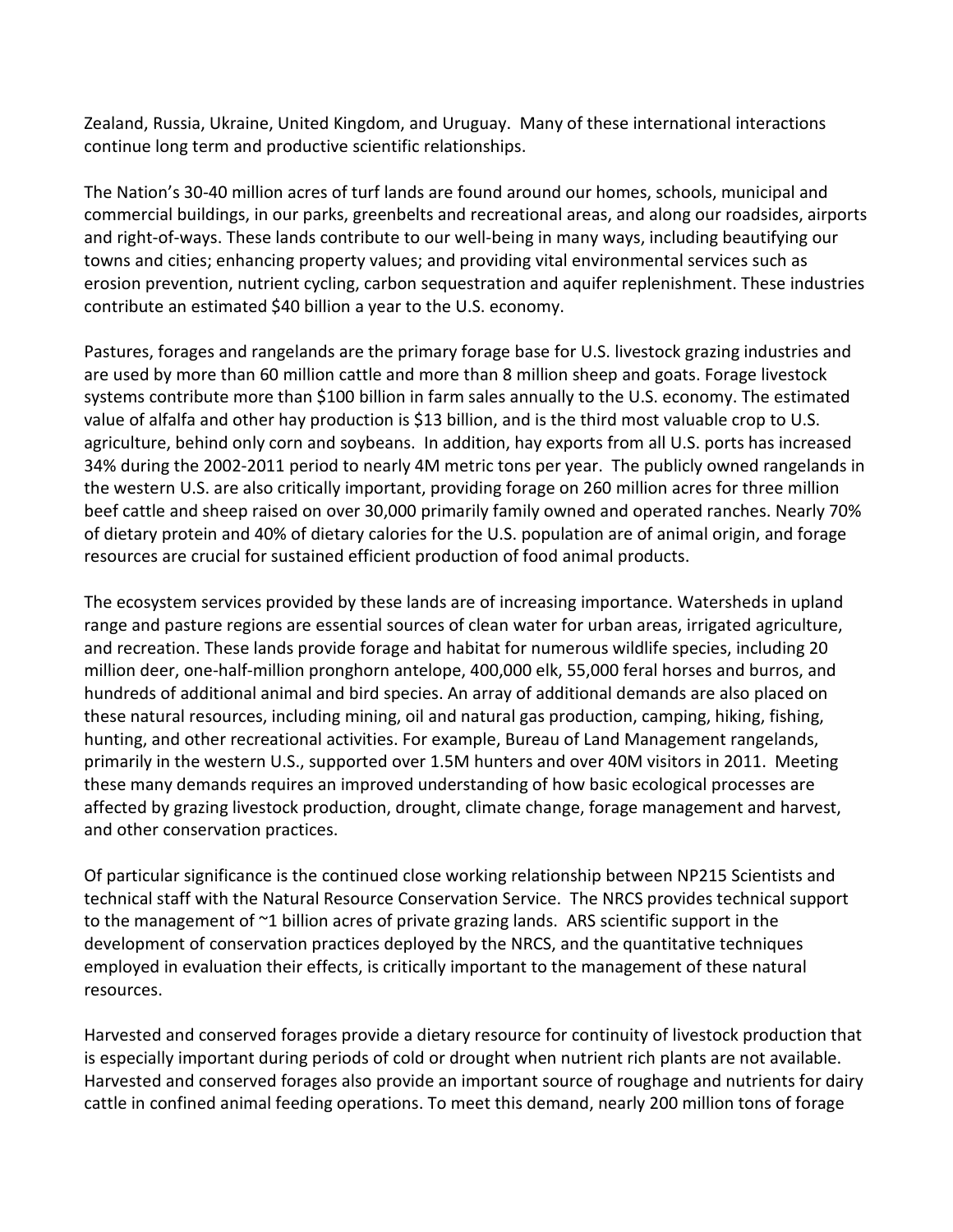crops are harvested each year from 73 million acres in the U.S., which is 24% of the cropland providing about half the forage requirements of dairy cattle. The remainder, along with rangeland and pasture, supplies the forage needs of beef cattle, sheep, goats, horses, and other livestock. Increased forage and food animal production efficiencies are needed to ensure the competitiveness and sustainability of food animal producers and to improve domestic and international food security.

During FY 2017, 91 full-time scientists working at 20 locations across the U.S. actively engaged in 24 ARS-led and 178 cooperative research projects in NP215. ARS-lead projects were approved through the ARS Office of Scientific Quality Review in 2012, making FY2017 the final year of implementation of these five-year projects. The gross fiscal year 2017 funding for NP215 was \$42 million.

## **Personnel news in FY2017**

#### **New additions to the NP215 team in 2017 were:**

- **Dr. Dannele Peck** was selected as the Director of the USDA Northern Plains Climate Hub, Fort Collins, CO. Dr. Peck was formerly an Agricultural Economist with the University of Wyoming. Her expertise is decision-making under risk and uncertainty including drought preparedness, increasing farm/ranch resilience to weather variability and changing climate, and disease prevention and management in livestock and wildlife.
- Ecohydrologist **Dr. David Hoover** joined the Rangeland Resources and Systems Research Unit, Ft. Collins CO, after a post-doctoral position with the U.S. Geological Survey in Moab, UT. His expertise is carbon and water dynamics through the soil-plant-atmosphere continuum at multiple temporal and spatial scales, ranging from plant-level ecophysiology through ecosystem-level exchange, to landscape-level patterns of water movement, storage and use.
- **Dr. Alessandra Favero**; a visiting scientist from Embrapa's, Southeast Livestock Center, Sao Carlos, SP, Brazil; has been working with the Crop Germplasm Research Laboratory, College Station TX, on breeding and genetics of forage grasses.
- The Wheat, Sorghum and Forage Research Unit, Lincoln NE, had two visiting scientists in 2017: **Dr. Chris Chastain**, Professor in the Biology Department of Minnesota State University at Moorhead, is working on a collaborative project on cytosolic PPDK—an enzyme implied in switchgrass rhizome dormancy metabolism. **Dr. Lisa Baird**, Professor in the Biology Department at University of San Diego, CA is collaborating with WSFRU on aspects of cell wall lignification and switchgrass-aphid interactions.
- **Dr. Chowda Reddy,** Molecular Biologist, also joined the WSFRU as a postdoctoral research associate in 2017. Dr. Reddy's work focuses on understanding the gene/protein networks involved in switchgrass-virus interaction for disease resistance/susceptibility.
- **Dr. Charles Hawkins**, with a Ph.D. from the University of Maryland in Cell Biology and Molecular Genetics, joined the Plant Germplasm Introduction and Testing Research Unit, Prosser WA, as a postdoctoral research associate. His current research project focuses on the use of quantitative genetics and bioinformatics leading to enhanced resistance to biotic and abiotic stresses in alfalfa.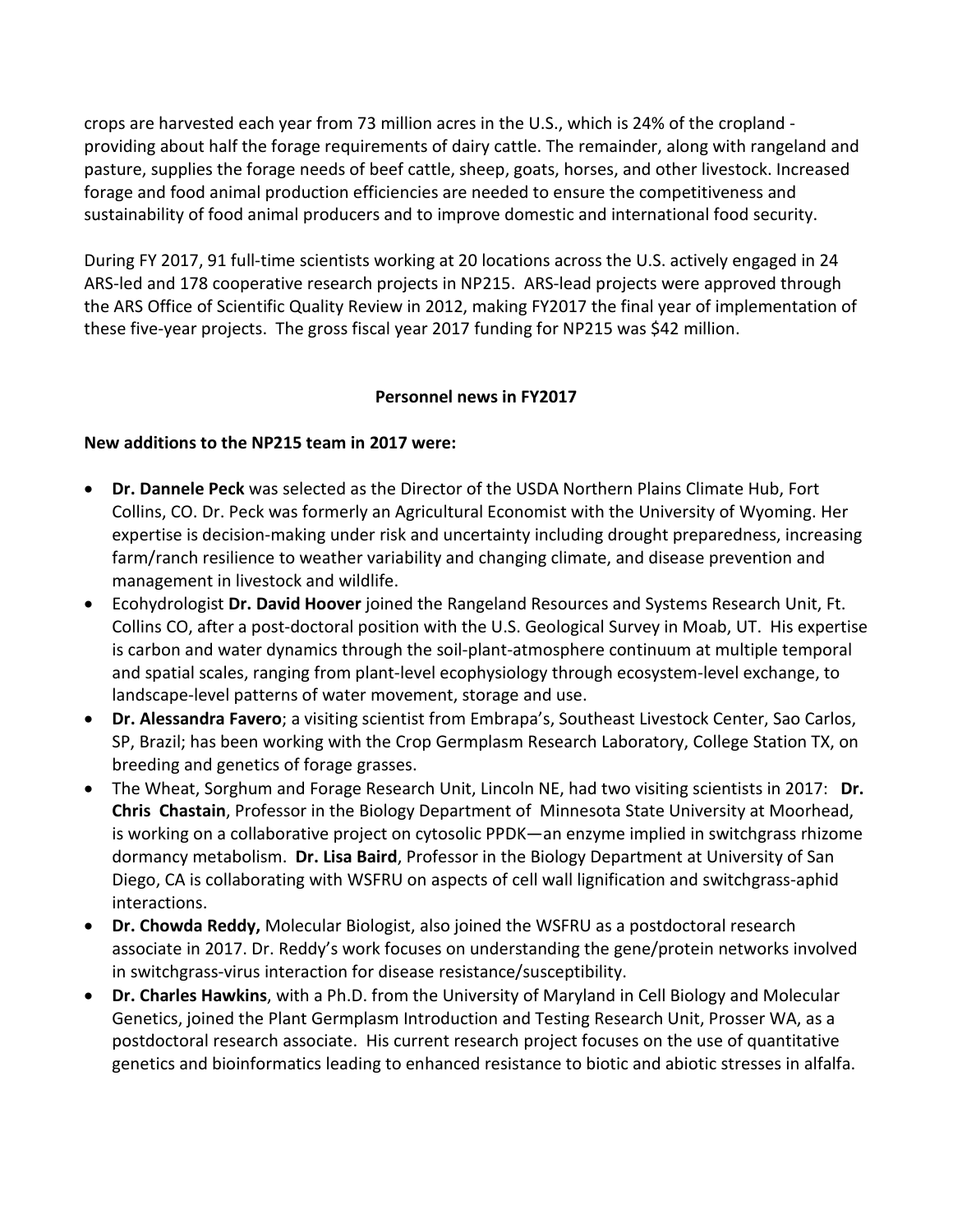- **Dr. Paulo Vieira** joined the Molecular Plant Pathology Laboratory, Beltsville MD, as a postdoctoral research associate as part of an agreement with Virginia Tech University.
- **Dr. Lea Condon** is a USGS postdoctoral research associate from Corvallis, Oregon being hosted by Great Basin Rangelands Research Laboratory, Reno NV. Dr. Condon is working with GBRR on restoration of degraded Great Basin rangelands through the use of native mosses to stabilize soils and enhance success of grasses and shrubs being reintroduced on post-fire disturbed sagebrush steppe ecosystems.
- **Dr. Kristan McElligott** joined the Dairy Forage Research Laboratory, Madison WI, as a postdoctoral research associate. Dr. McElligott's research focuses on landscape-scale assessment of grassland, forest, and shrub biomass and association with spectral data.
- The Dale Bumpers Small Farms Research Center, Booneville AR, welcomed two Oak Ridge Institute for Science and Education (ORISE) postdoctoral research associates in 2017: Soil Scientist **Dr. Jenny Richter**, and Animal Scientist **Dr. Christine Nieman**.

# **The following scientists retired from the ranks of NP215:**

• **Dr. Laj Ahuja**, an internationally-recognized modeler, retired from the Rangeland Resources and Systems Research Unit, Ft. Collins, CO.

The distinguished record of service of Dr. Ahuja is recognized world-wide, and he will be missed in NP215.

## **The following scientists in NP 215 received prominent awards in 2017:**

- **Dr. Fred Pierson** of the Watershed Management Research Laboratory, Boise ID, and **Dr. Mark Weltz** of the Great Basin Rangelands Research Laboratory, Reno NV, were recognized as part of the Rangeland Hydrology and Erosion Model (RHEM) team, which was awarded the 2017 Federal Award for Customer Service. This award annually recognizes, promotes, and rewards service excellence, professionalism, and outstanding achievements by federal employees, including teams working on initiatives with a direct impact on customers. The RHEM team was specifically recognized for outstanding innovation and teamwork in designing, producing, and transferring a new generation of rangeland hydrology and erosion prediction technology to user agencies.
- **Dr. Chad Boyd,** Research Leader of the Range and Meadow Forage Management Research Laboratory, Burns OR, received a "Distinguished Service Award" from the Oregon Cattleman's Association. RMFM also celebrated the news that former Research Leader **Dr. Tony Svejcar**  (retired) will receive a "Sustained Lifetime Achievement Award" from the Society for Range Management.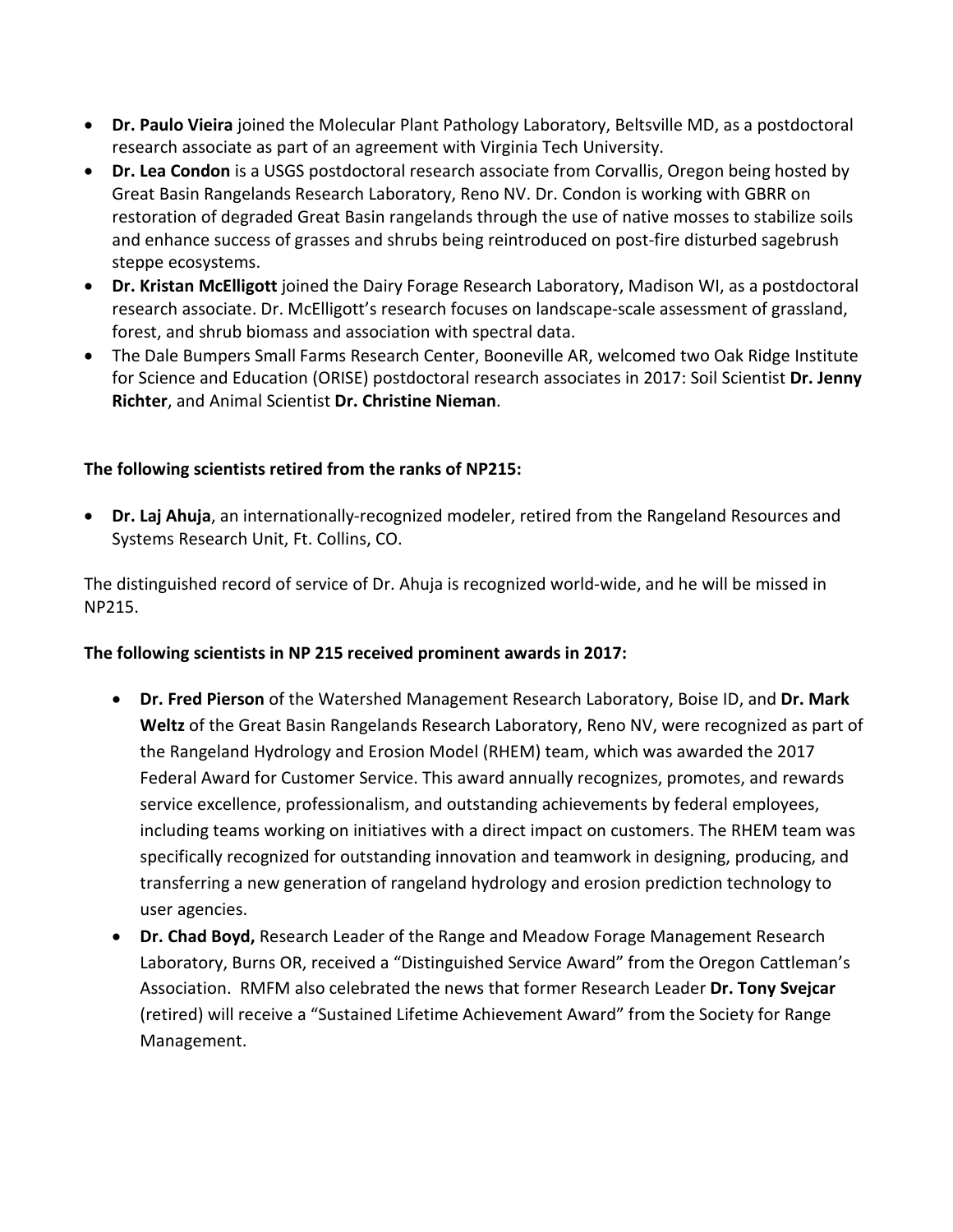• **Dr. Michael Casler** of the Dairy Forage Research Laboratory, Madison WI, received the Medallion Award from the American Forage and Grassland Council for lifetime scientific achievement and contributions to the forage and grassland discipline.

The quality and impact of NP 215 research was further evidenced in 2017 by following:

- Over 185 refereed journal articles published;
- four new patents applications filed and one new patent granted;
- five new invention disclosures;
- a new cooperative research and development agreement, and 11 new material transfer agreement with stakeholders.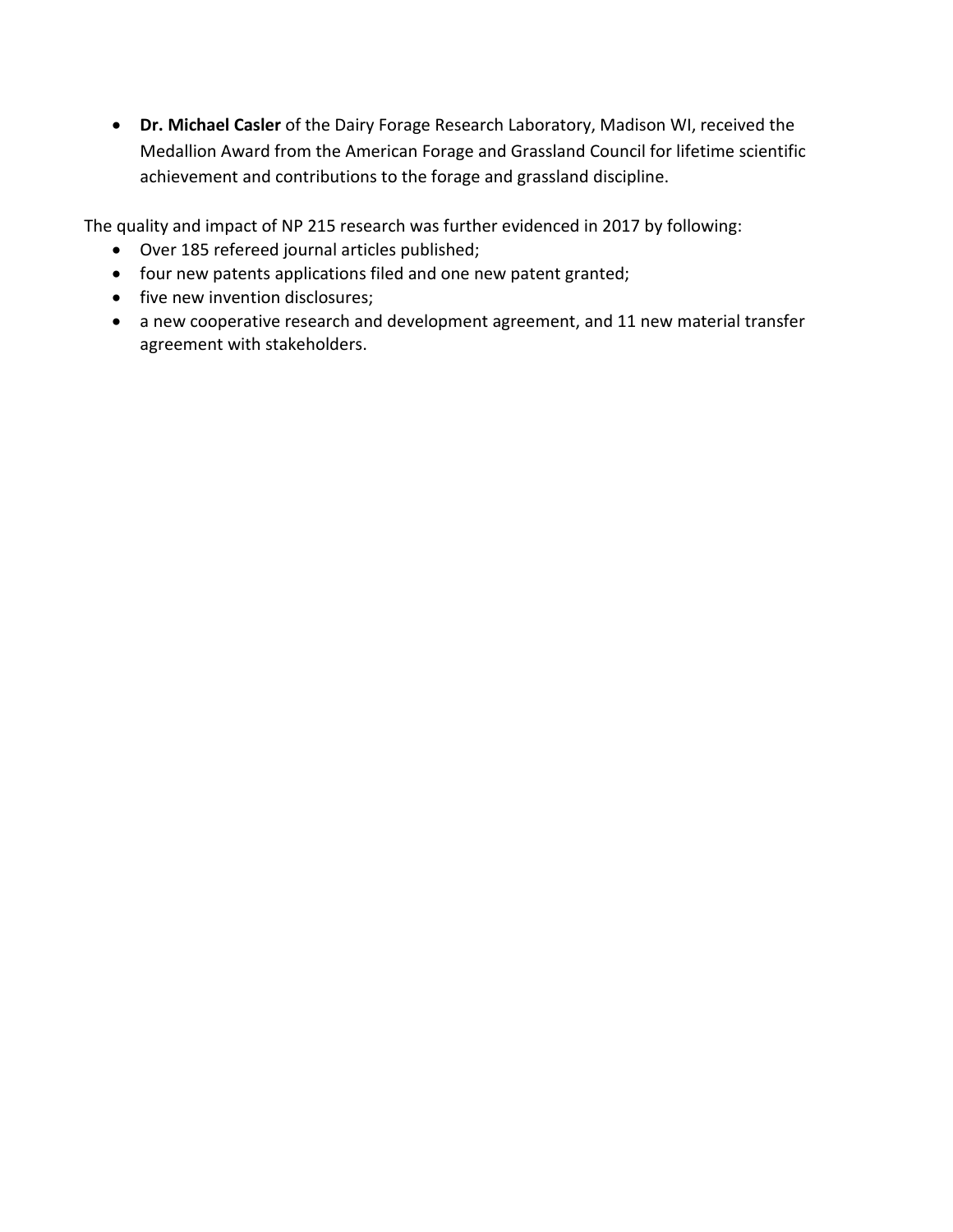#### **NP 215 Accomplishments for FY2017**

This section summarizes significant and high impact research results that address one of the 4 specific components of the FY 2013 – 2018 action plan for the NP 215. Each section summarizes accomplishments of individual research projects in NP 215. Of particular note are the many high impact accomplishments that address key problems facing management of the Nation's grazing lands. Units in the NP215 program have been nimble in directing research to develop conservation practices and pasture/forage management systems that solve critical problems, including controlling wildfire and erosion, enhancing habitat values for critical species including sage grouse, controlling invasive species such as cheatgrass, and development of ecologically based techniques for quantitatively assessing and monitoring land. Many of the programs summarized for FY 2017 include significant domestic and international collaborations with both industry and academia. These collaborations provide extraordinary opportunities to leverage funding and scientific expertise for USDA - ARS research by rapidly disseminating technology, which enhances the impact of ARS research programs.

### **Component 1. Improved Rangeland Management for Enhanced Livestock Production, Conservation, and Ecological Services**

**Grazing after a fire does not detrimentally affect production or plant communities.** The 17 western states in the contiguous U.S. averaged 4.6 million acres burned in each of the last 5 years. In addition to costs ranchers face in replacing infrastructure, natural resource agencies often require removal of grazing for 1-3 years after fire. Resulting annual costs in rented pasture alone exceed \$54 million. ARS scientists in Miles City, Montana, in cooperation with the U.S. Forest Service, determined northern mixed prairie can be grazed the first growing season after spring wildfire without loss in plant production or negative changes in the plant community. Fire increased plant production 56% the year of the wildfire and yielded slightly more or similar production as nonburned sites with a history of light to moderate grazing the second and third years after fire. A companion study demonstrated that plant response to fire was similar whether sites were mowed in June, August, October or not mowed after fire. Neither complete rest nor seasonal delays in grazing are necessary for maintenance of plant productivity and species composition in northern mixed-grass prairie following spring wildfire. Results were similar to recent research from the same lab indicating northern mixed prairie is resistant to grazing after summer fire. Results are assisting natural resource agencies with grazing management decisions after fire and reducing pasture costs for ranchers affected by wildfire. Resulting research papers have been used for popular articles in Ag Research, The Furrow, and On Pasture magazines.

**Enhanced winter grazing through cultivar development and research on tall statured forage kochia.** 

Winter feeding can account for up to 70% of the annual costs of livestock production in the western U.S. These costs can be reduced by extended grazing into the fall and winter, but grasses that become dormant in the fall lack the protein needed for ruminants such as cattle. Forage kochia is a semi-shrub that has been seeded on rangelands for fall and winter forage, and previous research showed that the cultivar 'Immigrant' provided needed protein and reduced winter feed costs by 25 percent; however, it has been limited by poor establishment and short stature. 'Snowstorm' a new forage kochia cultivar was developed and released in 2012 by ARS scientists in Logan, Utah. In field comparisons to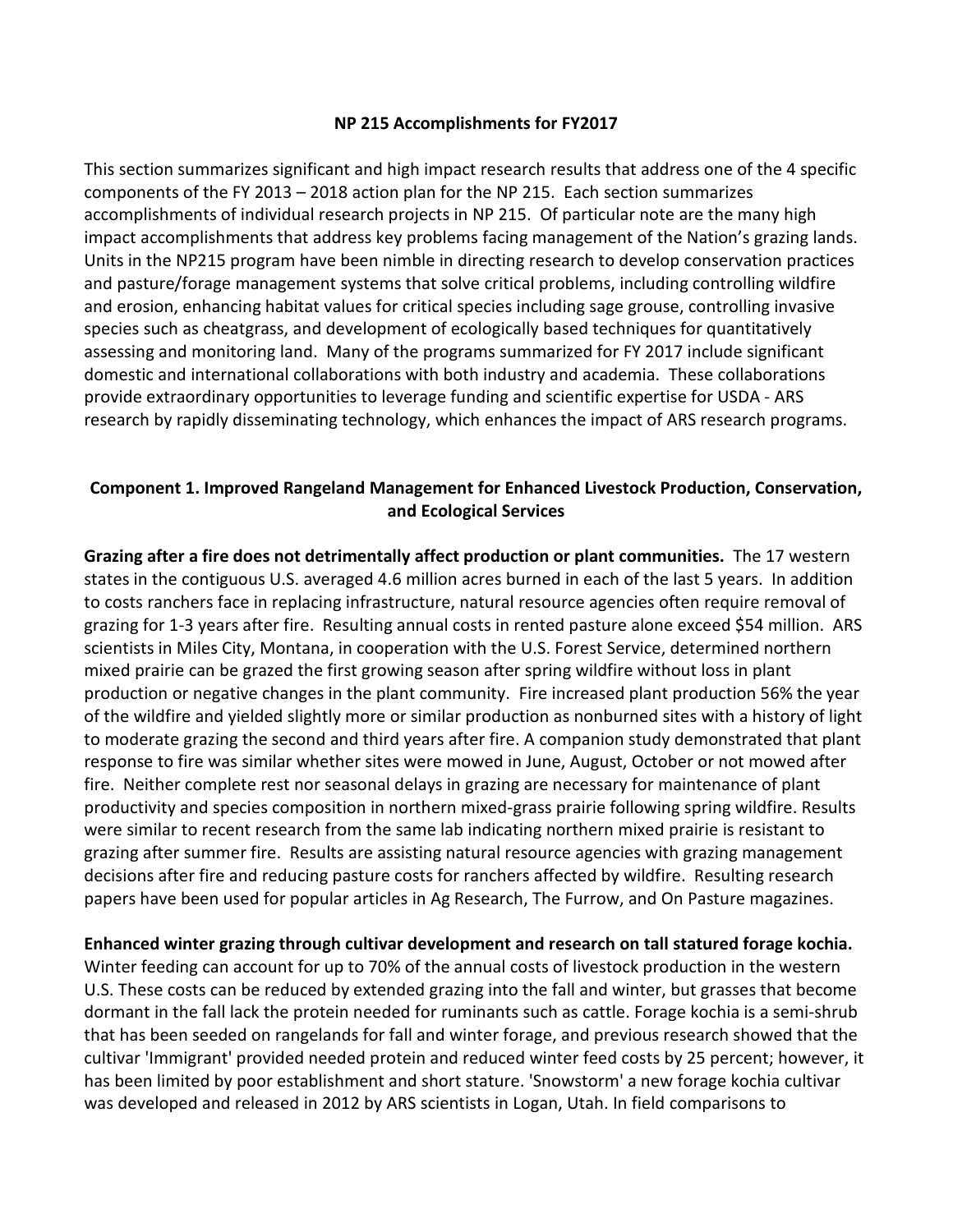Immigrant, Snowstorm was 64 percent taller, produced 68 percent more forage, and had increased protein and digestibility. Snowstorm has quickly impacted private and public rangeland seedings, as evidenced by the Bureau of Land Management exclusively bidding for Snowstorm in the 2016 seed buy, purchasing 4000 pounds valued at \$101,500.

**Weather tools for rangeland restoration planning.** Rangeland restoration efforts in the Intermountain Western U.S. have historically had relatively low success rates, primarily due to the general aridity of this region, and the extremely high variability in weather. These dry landscapes often require multiple iterations of applied restoration practices in order to re-establish resilient perennial vegetation that can support wildlife communities and livestock grazing. ARS researchers and collaborators in Boise, Idaho; Burns, Oregon; Moscow, Idaho; Logan, Utah; Provo, Utah; and Woodward, Oklahoma collaborated in developing a general strategy for adapting rangeland restoration planning and management to accommodate weather variability and help establish diverse plant communities on Great Basin rangelands that have been severely disturbed by wildfire and are dominated by introduced annual weeds. Efforts are underway to work with federal land management agencies to implement this weather-based landscape restoration strategy in the development of programmatic management plans on public rangelands in southern Idaho. Implementation of these plans could improve rangeland restoration success rates on millions of acres of disturbed rangeland throughout the Intermountain Western U.S.

**Isoflavones in red clover can boost average daily gain of beef calves and mitigate fescue toxicosis.**  ARS researchers in Lexington, Kentucky, determined that over-seeding toxic endophyte-infected tall fescue with red clover increased steer average daily gain 72 percent as compared to those grazing tall fescue without over-seeded red clover. Ergot alkaloid-induced vasoconstriction was less for steers grazing the fescue-red clover mixture. Over-seeding red clover into toxic endophyte-infected tall fescue is an effective management tool for enhancing weight gain performance and mitigating fescue toxicosis.

**Detection of pyrrolizidine alkaloids in herbal products.** ARS scientists in Logan, Utah, in cooperation with American Herbal Pharmacopoeia, analyzed about 70 samples purported to be from the herbal plant "boneset" (Eupatorium perfoliatum) for the presence of dehydropyrrolizidine alkaloids. These alkaloids are potentially toxic, associated with liver and lung damage, congenital anomalies and various cancers. The results clearly showed that the "boneset" samples contained dehydropyrrolizidine alkaloids. Further, there was misidentification of plants by some collectors, revealed by the difference in the alkaloids detected. Tinctures and water infusions of "boneset" also contain the alkaloids. Pyrrolizidine alkaloids presence in these samples suggest potentially serious negative impacts on human heath, particularly liver toxicity, are possible. They also suggest variability in the correct identification of this plant. These findings will provide valuable information to the herbal products industry and consumer to reduce safety concerns and toxicity problems in humans.

**Herbicidal control of cheatgrass.** A key component to rehabilitate cheatgrass-degraded rangelands is the use of soil-active herbicides. ARS researchers at Reno, Nevada, have tested the herbicides Plateau®, LandMark® and Matrix®. Cheatgrass densities were reduced over 96 percent, which significantly decreased seeded species seedling competition for limited resources. Herbicide plots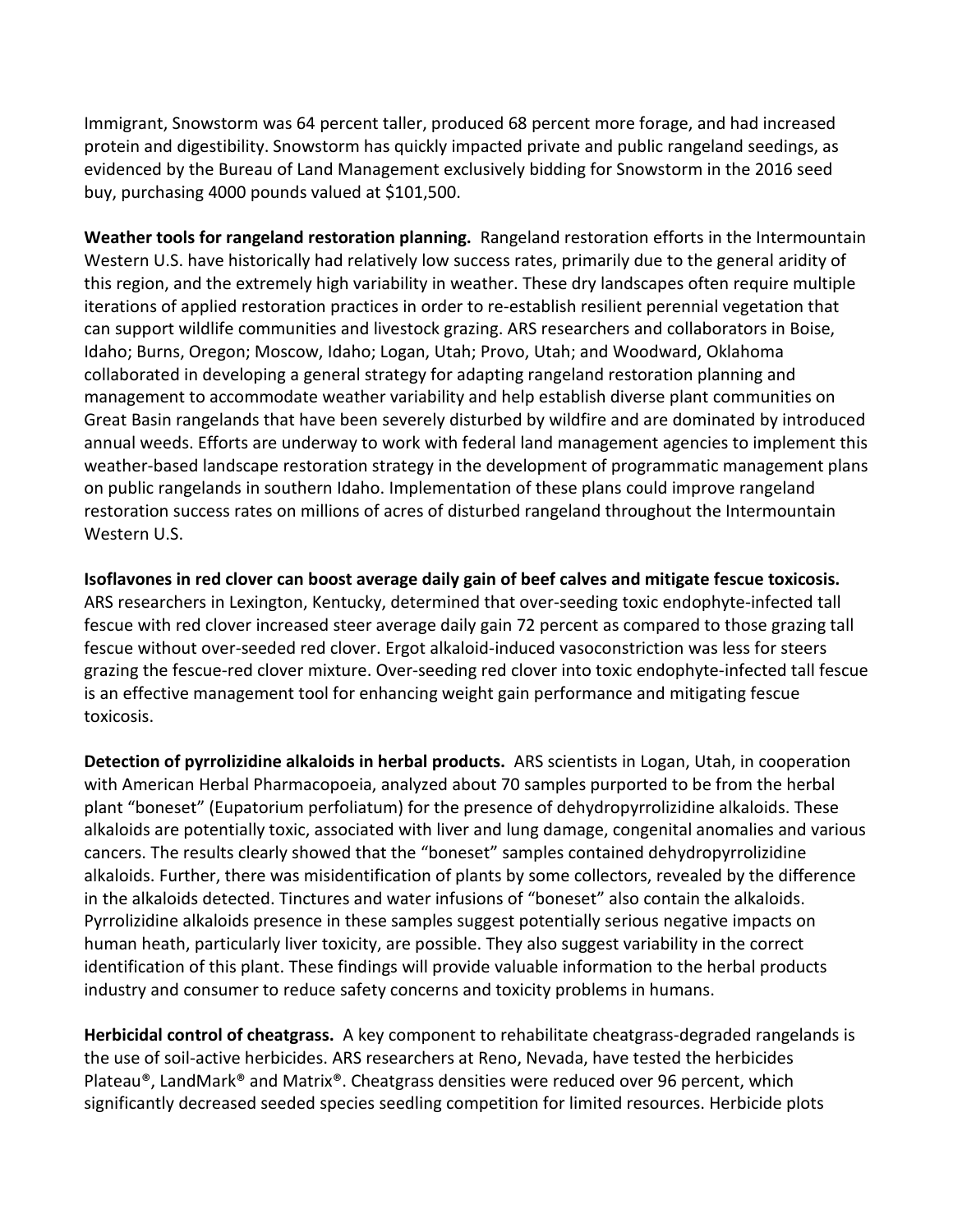increased soil moisture by more than 40 percent greatly benefitting the establishment of newly seeded species by more than 600 percent. Increased establishment of seeded species decreased cheatgrass associated fuels by more than 900 percent reducing the potential for catastrophic wildfires and loss of life and property.

**Novel low dose herbicide control of medusahead.** Medusahead is among the most ecologically and economically damaging invasive weeds of the western U.S. Research led by ARS scientists in Miles City, Montana, collaborating with industry and university partners, has discovered a completely novel approach for managing this invasive annual grass. The herbicide aminopyralid applied at a very low rate just prior to medusahead flowering drastically reduced seed production in the current generation of plants and reduced cover to nearly zero in the subsequent generation of plants. Controlling medusahead with this treatment increased production of desired forage grasses, sometimes dramatically. Results were consistent across eight sites distributed across a wide geographical area. Compared to other treatment options, this new approach is less expensive, provides better control of the invader and is more beneficial to desirable forage species.

**Dual nitrite reduction pathways in bacteria.** Denitrification and ammonification are important components of the nitrogen cycle. Denitrification leads to nitrogen loss from soils while ammonification leads to nitrogen retention. Researchers at the Desert Research Institute and ARS scientists in Reno, Nevada, cooperated on basic research to decipher the regulatory mechanisms for denitrification verses ammonification in a bacterial isolate that possess both genetic pathways in the same genome. Intrasporangium calvum, a unique Actinobacteria isolated from nitrate contaminated soils, was grown over a range of carbon to nitrate ratios, nutrient concentrations, and nitrite versus nitrate. We found that irrespective of concentration or ratio, excessive production of nitrite induces the ammonification pathway. These results are important because soil productivity could be enhanced if land management practices aim to promote bacterially-mediated retention of nitrogen using the ammonification pathway over the denitrification pathway.

**Kentucky bluegrass control strategies.** Kentucky bluegrass is an invasive grass that is present on over half the rangelands in the Northern Great Plains and often dominates the species composition. While adequate forage is available for livestock in wet years, during droughts it becomes dormant and unpalatable. ARS researchers in Mandan, North Dakota, evaluated six different fire and herbicide combinations and a control on areas that had three different levels of Kentucky bluegrass invasion on the Sheyenne National Grassland near Lisbon, North Dakota. Burning in the fall and applying glyphosate in the spring resulted in dramatic reductions in amounts of Kentucky bluegrass while increasing native grasses, especially on sites with a moderate or high level of Kentucky bluegrass in the stand. In sites that were less invaded by Kentucky bluegrass, a fall burn and applying imazapic in the spring was also effective. Treatment effects moderated by the second year after treatment which indicates that while combining fire and herbicides to reduce Kentucky bluegrass can be effective; these areas need either repeated treatments or changes in management to continue reducing Kentucky bluegrass.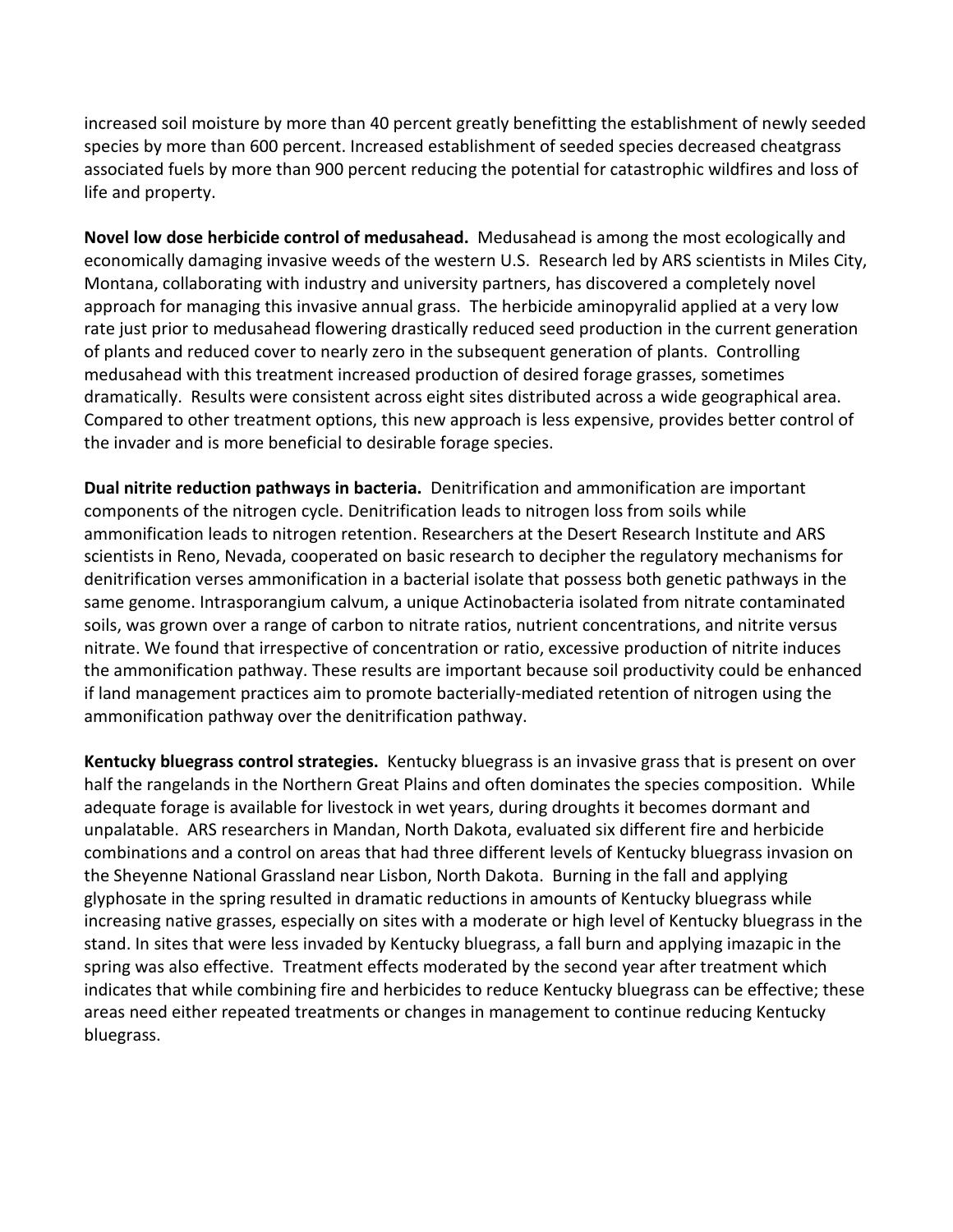#### **Component 2: Develop Improved Pasture Technologies and Management Systems**

**Modified lignin derivatives to improve utilization of biomass and forage crops.** Plant cell walls in crops are potentially an abundant source of carbohydrates for ruminant livestock and biofuel production, but their utilization is restricted because they are enmeshed in a vital structural component known as lignin. ARS researchers at Madison, Wisconsin are testing ways to modify lignin formation in plants to improve cell wall carbohydrate digestion. In this study, they artificially lignified cell walls from corn with normal precursors plus a wide variety of phenolic compounds that are naturally produced by plants, but not normal components of lignin. The modified lignins improved the ruminal and enzymatic digestibility of cell wall carbohydrates by up to 30% compared to conventional lignin formed with normal precursors. These results suggest some of these derivatives would be promising genetic engineering targets for modifying lignin in forage and biomass crops.

**Developing improved pasture technologies for efficient nutrient use.** Poultry litter is an excellent organic fertilizer, but the usual practice of spreading litter on the surface of pastures results in substantial nutrient losses because much of the valuable litter nitrogen evaporates as ammonia, and other nutrients are transported by storm runoff into nearby streams and lakes. This problem is economically costly for farmers and can be harmful to soil and water quality. ARS scientists in Booneville, Arkansas, led the development and testing of a tractor-drawn implement that applies dry poultry litter below the soil surface of perennial pastures and other no-till systems. When results were compared to traditional surface spreading of poultry litter, this new technology decreased nutrient losses by 53-99%, increased available nitrogen in the soil by 52-99%, and significantly increased protein content of pasture grasses. When commercially released, the subsurface-application technology can provide an effective management option to help farmers improve economic returns, decrease nutrient losses, increase nitrogen recovery in forage crops, and improve soil and water quality.

**Improved genetics to combat gastrointestinal parasites in sheep.** Gastrointestinal parasites limit maximal sheep production in the U.S. leading to reduced weight gains and death. Research demonstrates that genetic selection for parasite resistance in sheep with heritability as high as 0.5 can eliminate the need for most deworming and reduce mortality and morbidity, especially with good nutrition and pasture management. As lead for a multi-institutional, multi-disciplinary team funded by NIFA's Organic Agriculture Research and Extension Initiative, ARS scientists from Booneville, Arkansas, along with colleagues from Louisiana State University, Virginia Tech, Fort Valley State University, and the University of Arkansas, and cooperation from several farmers, have developed selection tools to aid in the control of gastrointestinal nematodes for organic and conventional production of small ruminants. After selecting replacement stock from parasite-resistant parents (determined by fecal egg counts around and after the time of lambing), fewer animals within the flocks required deworming. The research has resulted in farmer-friendly publications available through the National Center for Appropriate Technology and the website of the American Consortium for Small Ruminant Parasite Control, and improved accuracies of Estimated Breeding Values for parasite resistance reported by the National Sheep Improvement Program, resulting in increased value of breeding stock and increased use by commercial farms.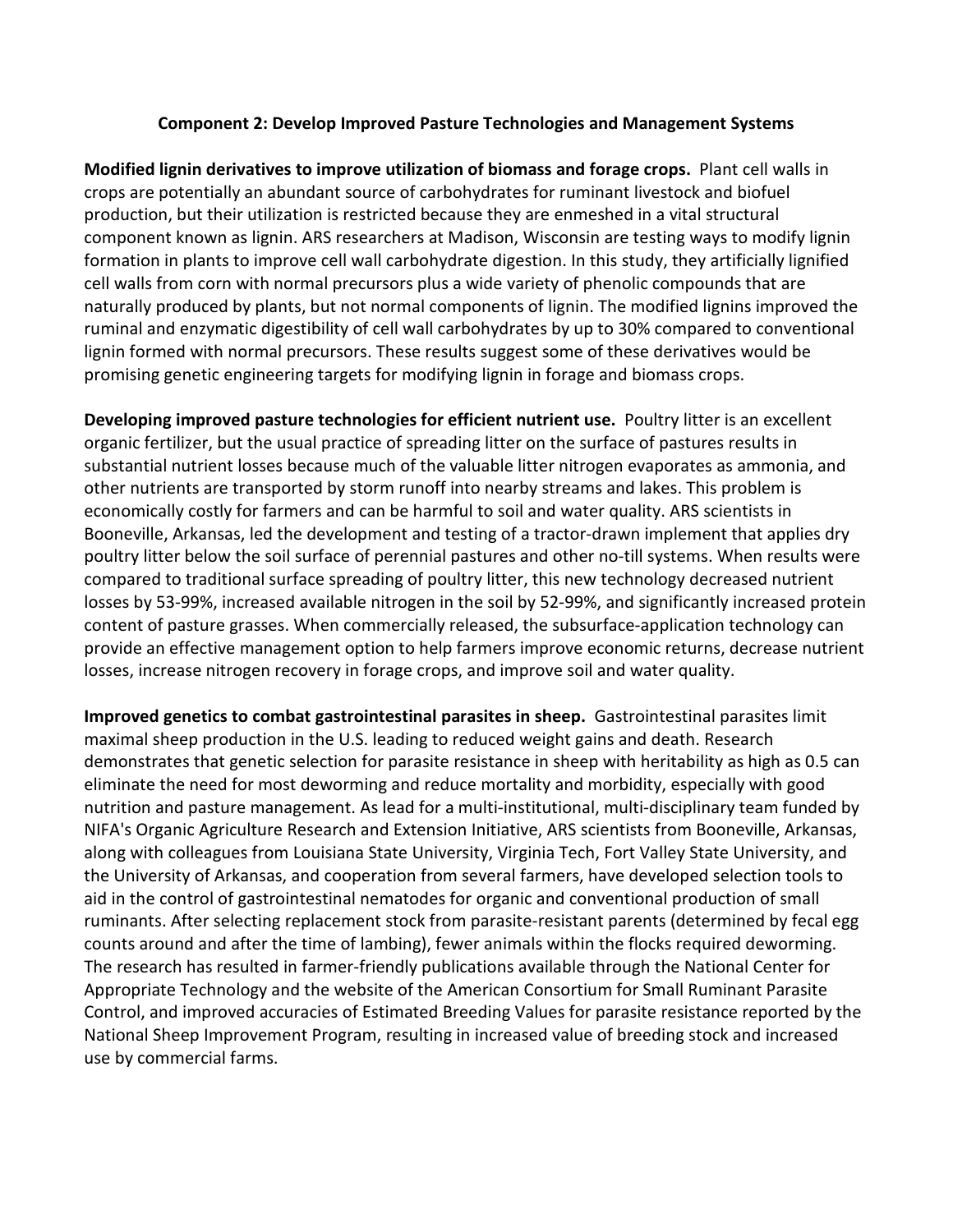**Winter annual cover crops provide variable returns when grazed in spring.** Winter wheat, cereal rye, and triticale are important cool-season annual forages and cover crops throughout the Great Plains and Midwest. However, there is little information available that compares the profit from grazing these three cover crops. ARS scientists at Lincoln, Nebraska and university colleagues compared steer performance in a 3-yr grazing trial by no-till seeding winter wheat, winter rye, and winter triticale into soybean stubble in the autumn, then grazing the following spring. Each pasture was continuously stocked in spring with four crossbred yearling steers for 17, 32, and 28 d in the three grazing years. Spring forage production was variable, but generally, cereal rye had greater growth than either triticale or wheat. No single forage provided superior steer performance across all years. Based on the 3-year average animal gains per acre and \$0.60 per pound of animal gain, however, triticale had a 3-year mean net return of \$25.15 per acre per year, followed by wheat at \$9.13 per acre per year, while cereal rye lost money at -\$11.70 per acre per year. As these small grains provide ecosystem services in addition to forage, grazing cover crops could serve as a mechanism for recovering costs and adds additional value to the crop-livestock system. This effort gives livestock producers information to select the most profitable cover crop for eastern Nebraska.

#### **Component 3: Improved Harvested Forage Systems for Livestock, Bioenergy and Bioproducts**

**Sustainable protein for aquaculture from alfalfa.** The growing demand for fish and seafood products is accelerating development of aquaculture nationwide and alternative feed ingredients are needed to meet these demands. Some alternative proteins extracted from crop plants lack essential nutrients or have anti-nutritional components. ARS scientists in St. Paul, Minnesota and collaborators at the University of Minnesota tested a protein concentrate made from alfalfa foliage as a replacement for fishmeal in the diet for yellow perch and found that growth of fish was equivalent, indicating that alfalfa protein concentrate can substitute for this feed ingredient. Several methods were tested for producing the protein concentrate from leaves of a biomass type of alfalfa and a simple heat treatment after juicing was found to result in the highest yield of protein concentrate. Alfalfa stems, the press cake resulting from leaf juicing, and the de-proteinized juice have potential as additional value-added products in biorefining of alfalfa. High value products derived from alfalfa will increase the value of the crop and farm gate revenue.

**Release of Coastcross II forage bermudagrass.** One of the advantages of Coastcross II (CC II) over Tifton 85 is the smaller stem diameter which allows hay producers to dry and bale CC II slightly sooner after cutting than Tifton 85. Also, horse customers prefer a finer-stemmed forage. Another very important advantage to CC II over Tifton 85 and other bermudagrass cultivars is the greater tolerance to bermudagrass stem maggot (BSM), which has become a major pest throughout the South. Researchers in Tifton, Georgia, found that BSM is now present in all areas of the Southeast where bermudagrass is grown for pasture or hay. In Georgia, the incidence and damage from this pest has increased over the past 3 years and can decrease yields by over 50%. The yield decrease of CC II was significantly less than for all other genotypes in the September harvest, including Tifton 85. CC II offers an alternative forage bermudagrass and has already been adopted by numerous hay producers in the southeast.